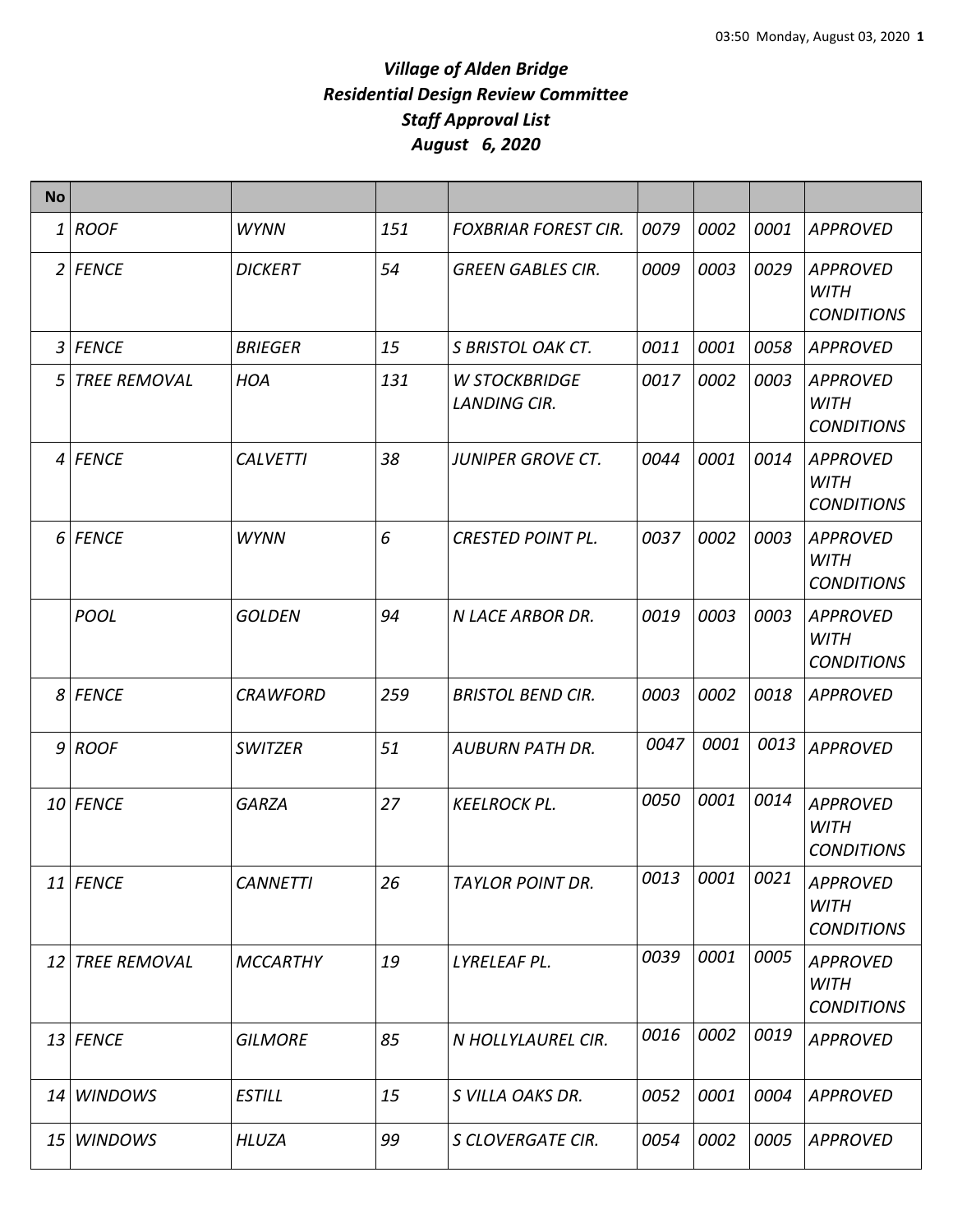| <b>No</b> |                    |                                       |                |                                          |      |      |      |                                                     |
|-----------|--------------------|---------------------------------------|----------------|------------------------------------------|------|------|------|-----------------------------------------------------|
|           | 16 FENCE           | <b>OCONNELL</b>                       | 22             | WIL COLT PL.                             | 0009 | 0003 | 0027 | APPROVED<br><b>WITH</b><br><b>CONDITIONS</b>        |
| 17        | <b>COLOR</b>       | WILLIAMS                              | 283            | N MAPLE GLADE CIR.                       | 0038 | 0001 | 0027 | <b>APPROVED</b>                                     |
|           | 18 ROOF            | <b>WILLIAMS</b>                       | 283            | N MAPLE GLADE CIR.                       | 0038 | 0001 | 0027 | <b>APPROVED</b>                                     |
| 19        | <b>GARAGE DOOR</b> | <b>GARCIA</b>                         | 62             | <b>HERMIT THRUSH PL.</b>                 | 0079 | 0001 | 0023 | <b>APPROVED</b>                                     |
| 20        | <b>GENERATOR</b>   | <b>VAZQUEZ</b>                        | $\overline{2}$ | <b>WATER ELM PL.</b>                     | 0002 | 0001 | 0061 | <b>APPROVED</b><br><b>WITH</b><br><b>CONDITIONS</b> |
|           | $21$ ROOF          | <b>FRIDDLE</b>                        | 127            | <b>S GOLDENVINE CIR.</b>                 | 0065 | 0002 | 0006 | <b>APPROVED</b>                                     |
|           | $22$ ROOF          | <b>DAIGLE</b>                         | 19             | <b>SLPEEING CREEK PL.</b>                | 0081 | 0002 | 0022 | <b>APPROVED</b>                                     |
|           | $23$ COLOR         | <b>JOHNSON</b><br><b>STWART</b>       | 82             | <b>W HONEY GROVE PL.</b>                 | 0031 | 0001 | 0038 | APPROVED                                            |
|           | 24 SCREENED ROOM   | <b>RADER</b>                          | 10             | <b>BELCARRA PL</b>                       | 0058 | 0003 | 0035 | <b>APPROVED</b><br><b>WITH</b><br><b>CONDITIONS</b> |
|           | 25 SHED            | <b>RADER</b>                          | 10             | <b>BELCARRA PL</b>                       | 0058 | 0003 | 0035 | APPROVED<br><b>WITH</b><br><b>CONDITIONS</b>        |
|           | 26 PAVING          | <b>RL TX PROPERTY</b><br>LLC SERIES C | 101            | N VILLA OAKS DR.                         | 0052 | 0001 | 0025 | <b>APPROVED</b>                                     |
|           | 27 FENCE           | <b>RODRIGUEZ</b><br>GASOL             | 275            | N MAPLE GLADE CIR.                       | 0038 | 0001 | 0025 | <b>APPROVED</b><br><b>WITH</b><br><b>CONDITIONS</b> |
|           | 28 FENCE           | <b>OCONNELL</b>                       | 22             | WILD COLT PL.                            | 0009 | 0003 | 0027 | APPROVED<br><b>WITH</b><br><b>CONDITIONS</b>        |
|           | 29 SHED            | <b>WILKS</b>                          | 146            | <b>N HAWTHORNE</b><br><b>HOLLOW CIR.</b> | 0086 | 0001 | 0007 | APPROVED                                            |
|           | 30 COLOR           | PAEZ                                  | 115            | S WYNNOAK CIR.                           | 0057 | 0001 | 0026 | APPROVED                                            |
|           | 31 ROOF            | <b>ALLRED</b>                         | 131            | S BROOKSEDGE CIR.                        | 0058 | 0003 | 0018 | APPROVED                                            |
|           | $32$ ROOF          | <b>COBB</b>                           | 71             | <b>HIDDEN MEADOW DR.</b>                 | 0004 | 0001 | 0026 | APPROVED                                            |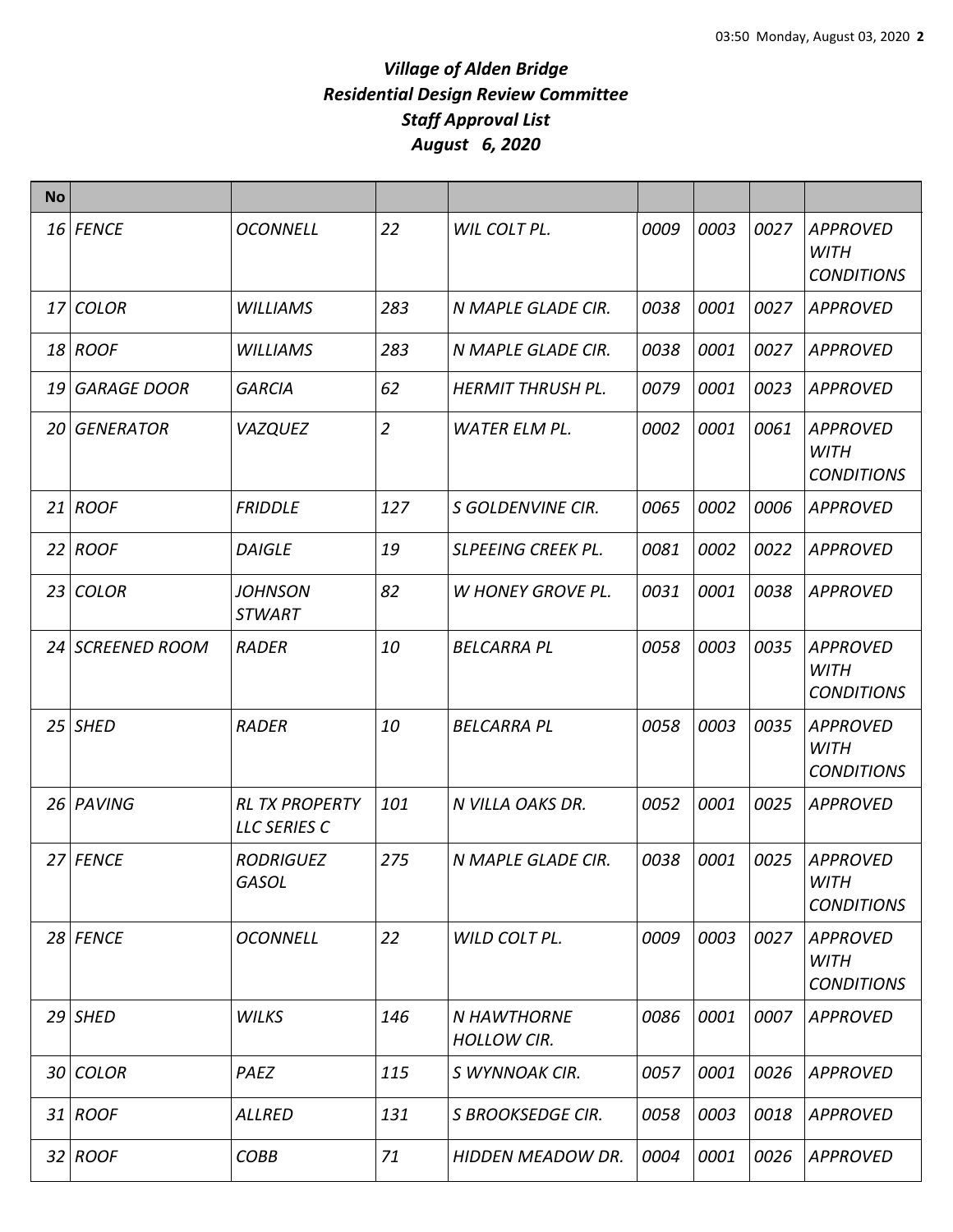| <b>No</b> |                                       |                                      |     |                           |      |      |      |                                                     |
|-----------|---------------------------------------|--------------------------------------|-----|---------------------------|------|------|------|-----------------------------------------------------|
|           | 33 ROOF                               | JUAREZ                               | 207 | <b>MAPPLE PATH PL.</b>    | 0038 | 0001 | 0008 | <b>APPROVED</b>                                     |
|           | 34 <i>POOL</i>                        | <b>MILLR</b>                         | 54  | <b>ACACIA PARK CIR.</b>   | 0028 | 0005 | 0005 | <b>APPROVED</b><br><b>WITH</b><br><b>CONDITIONS</b> |
| 35        | <b>TREE REMOVAL</b>                   | <b>MILLER</b>                        | 54  | <b>ACACIA PARK CIR.</b>   | 0028 | 0005 | 0005 | <b>APPROVED</b><br>WITH<br><b>CONDITIONS</b>        |
|           | 36 <i>POOL</i>                        | <b>STEKLA LIVING</b><br><b>TRUST</b> | 14  | PLEASANT BEND CIR.        | 0023 | 0002 | 0016 | APPROVED<br><b>WITH</b><br><b>CONDITIONS</b>        |
| 37        | <b>SCREENED PATIO</b><br><b>COVER</b> | <b>STEKLA LIVING</b><br><b>TRUST</b> | 14  | PLEASANT BEND CIR.        | 0023 | 0002 | 0016 | <b>APPROVED</b><br>WITH<br><b>CONDITIONS</b>        |
|           | 38 PATIO COVER                        | <i>STEKLA LIVING</i><br><b>TRUST</b> | 14  | PLEASANT BEND CIR.        | 0023 | 0002 | 0016 | <b>APPROVED</b><br><b>WITH</b><br><b>CONDITIONS</b> |
| 39        | <b>GENERATOR</b>                      | <b>DANHEIM</b>                       | 127 | <b>W SLATESTONE</b>       | 0050 | 0001 | 0011 | <b>APPROVED</b><br><b>WITH</b><br><b>CONDITIONS</b> |
|           | 40 <i>POOL</i>                        | <b>SHERMAN</b>                       | 62  | <b>HIDDEN MEADOW DR.</b>  | 0041 | 0002 | 0005 | <b>APPORVED</b><br><b>WITH</b><br><b>CONDITIONS</b> |
| 41        | <b>POOL</b>                           | <b>KANDLE</b>                        | 18  | <b>FELICITY TRAIL PL.</b> | 0023 | 0001 | 0037 | <b>APPROVED</b><br>WITH<br><b>CONDITIONS</b>        |
|           | $42$ ROOF                             | <b>ROTH</b>                          | 26  | <b>IVY GARDEN ST.</b>     | 0035 | 0003 | 0007 | APPROVED                                            |
|           | 43 PERGOLA                            | <b>FERNANDEZ</b>                     | 43  | <b>WESTWINDS CIR.</b>     | 0067 | 0002 | 0001 | <b>APPROVED</b><br><b>WITH</b><br><b>CONDITIONS</b> |
|           | 44 FENCE                              | <b>FERNANDEZ</b>                     | 43  | <b>WESTWINDS CIR.</b>     | 0067 | 0002 | 0001 | <b>APPROVED</b><br><b>WITH</b><br><b>CONDITIONS</b> |
| 45        | WALKWAY                               | <b>TAYLOR</b>                        | 138 | S WINTERPORT CIR.         | 0005 | 0001 | 0014 | <b>APPROVED</b>                                     |
| 46        | <b>WINDOWS</b>                        | <b>HUNTSBERRY</b>                    | 68  | N YORKGATE CT.            | 0019 | 0002 | 0011 | <b>APPROVED</b>                                     |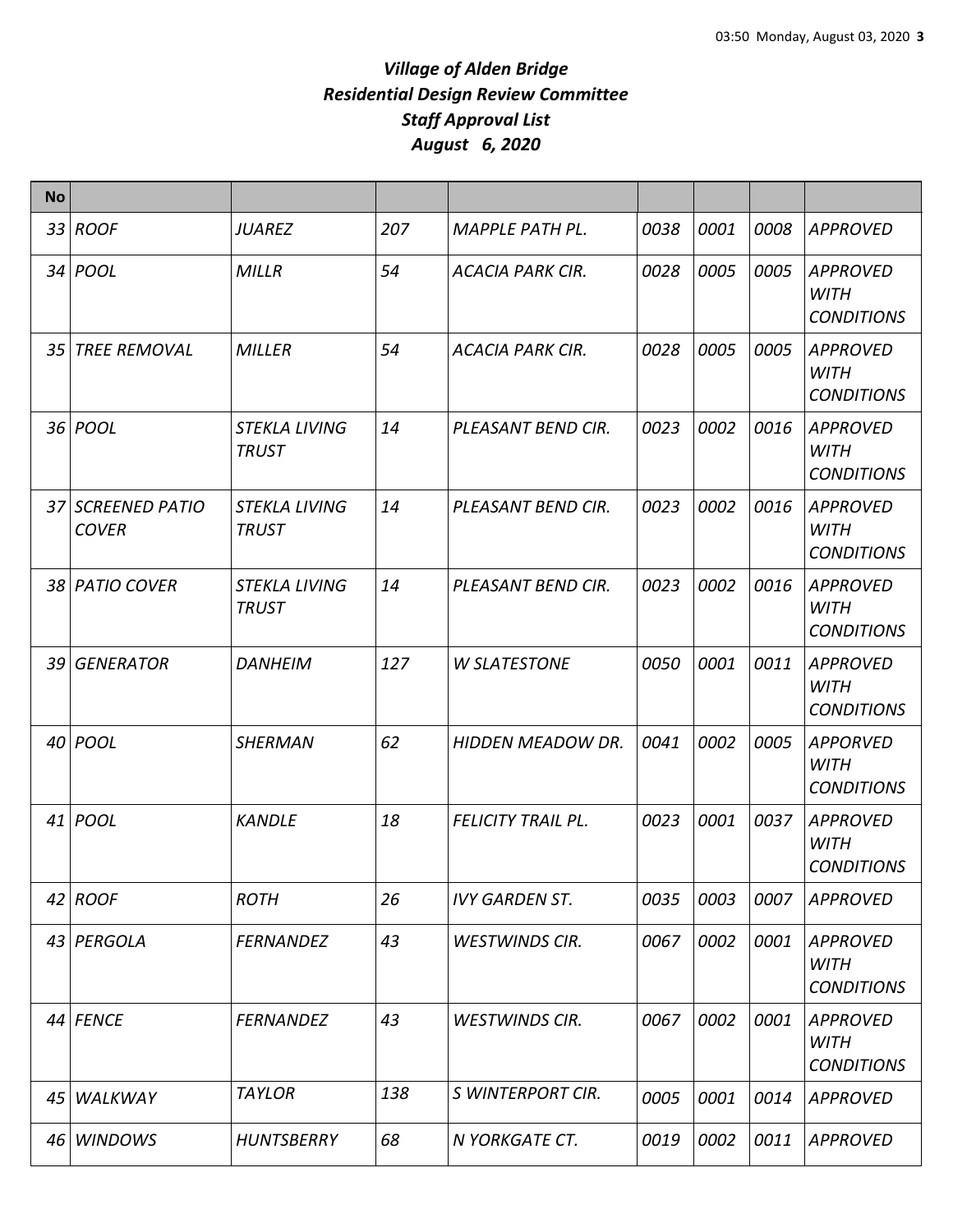| <b>No</b> |                     |                                                |                |                                             |      |      |      |                                                     |
|-----------|---------------------|------------------------------------------------|----------------|---------------------------------------------|------|------|------|-----------------------------------------------------|
| 47        | <b>TREE REMOVAL</b> | <b>SHERMAN</b>                                 | 62             | <b>HIDDEN MEADOW DR.</b>                    | 0041 | 0002 | 0005 | <b>APPROVED</b><br><b>WITH</b><br><b>CONDITIONS</b> |
|           | 48 FENCE            | <b>MARTIN</b>                                  | $\overline{2}$ | <b>MELVILLE GLEN PL.</b>                    | 0086 | 0001 | 0019 | <b>APPROVED</b>                                     |
| 49        | <b>GENERATOR</b>    | <b>STULEY</b>                                  | 235            | S MAPLE GLADE CIR.                          | 0038 | 0001 | 0015 | <b>APPROVED</b><br><b>WITH</b><br><b>CONDITIONS</b> |
|           | 50 FENCE            | <b>SOWA</b><br><b>MANAGEMENT</b><br><b>LLC</b> | 126            | N WILLOW POINT CIR.                         | 0033 | 0001 | 0007 | <b>APPROVED</b>                                     |
| 51        | <b>FENCE</b>        | EASLEY                                         | 49             | SILVER CRESCENT CIR.                        | 0001 | 0002 | 0022 | <b>APPROVED</b>                                     |
| 52        | <b>FENCE STAIN</b>  | <b>MAURER</b>                                  | 18             | E COTTAGE GREEN ST.                         | 0035 | 0004 | 0005 | <b>APPROVED</b>                                     |
|           | 53 FENCE            | <b>VASEL</b>                                   | 31             | <b>CRESTED POINT PL.</b>                    | 0037 | 0002 | 0022 | <b>APPROVED</b><br><b>WITH</b><br><b>CONDITIONS</b> |
|           | 54 ROOF             | PEARL                                          | 78             | N ACACIA PARK CIR.                          | 0028 | 0005 | 0011 | <b>APPROVED</b>                                     |
|           | 55 FENCE            | <b>WILUTIS</b>                                 | 50             | E GREEN GABLES CIR.                         | 0009 | 0003 | 0028 | <b>APPROVED</b>                                     |
|           | 56 FENCE            | <b>BROCK</b>                                   | 89             | N HOLLYLAUREL CIR.                          | 0016 | 0002 | 0018 | <b>APPROVED</b>                                     |
| 57        | <b>TREE REMOVAL</b> | <b>LISUNG</b>                                  | 116            | SNOWDANCE CT.                               | 0005 | 0001 | 0021 | <b>APPROVED</b><br><b>WITH</b><br><b>CONDITIONS</b> |
|           | 58 ROOF             | <b>TOMA</b>                                    | 47             | N WOODED BROOK<br>CIR.                      | 0012 | 0002 | 0005 | <b>APPROVED</b>                                     |
| 59        | <b>TREE REMOVAL</b> | <b>SANTOS</b>                                  | 46             | <b>BELFAIR PL.</b>                          | 0053 | 0001 | 0056 | <b>APPROVED</b>                                     |
|           | 60 PATIO COVER      | <b>TABOR</b>                                   | 139            | <b>W STOCKBRIDGE</b><br><b>LANDING CIR.</b> | 0017 | 0002 | 0001 | <b>APPROVED</b><br><b>WITH</b><br><b>CONDITIONS</b> |
| 61        | WALKWAY             | <b>TABOR</b>                                   | 139            | <b>W STOCKBRIDGE</b><br><b>LANDING CIR</b>  | 0017 | 0002 | 0001 | <b>APPROVED</b>                                     |
|           | 62 PAVING           | <b>TABOR</b>                                   | 139            | <b>W STOCKBRIDGE</b><br><b>LANDING CIR.</b> | 0017 | 0002 | 0001 | <b>APPROVED</b><br><b>WITH</b><br><b>CONDITIONS</b> |
|           | 63 ROOF             | <b>JUAREZ</b>                                  | 207            | <b>MAPLE PATH PL.</b>                       | 0038 | 0001 | 0008 | <b>APPROVED</b>                                     |